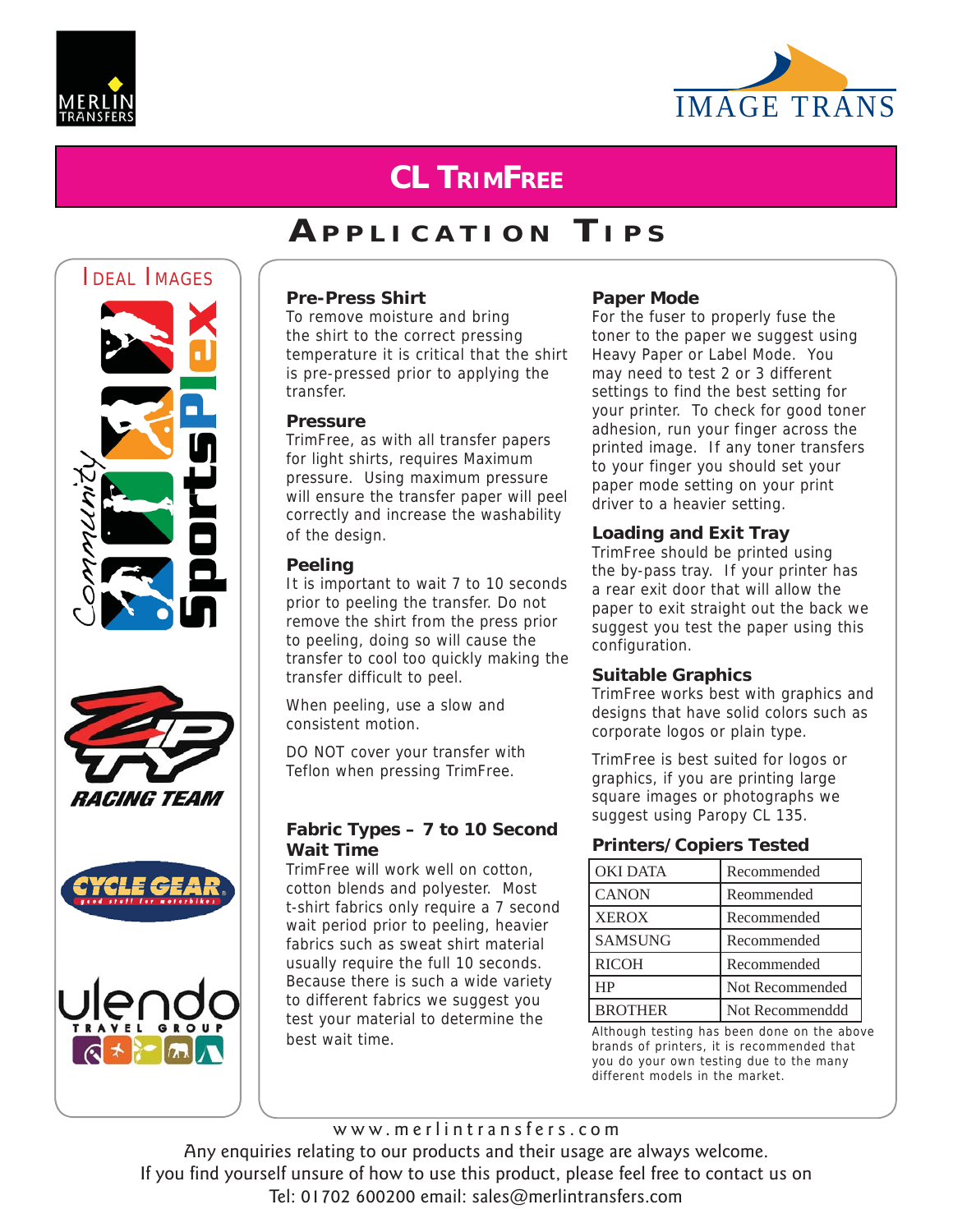



# **CL TRIMFREE**

# **APPLICATION I NSTRUCTIONS**

## STEP BY STEP

#### Step 1

Feed material into laser printer so that the printer is printing on the printable side (white matte coated side).

#### Step 2

Design your image and and resize if necessary

#### Step 3

Prepress fabric for 5-10 seconds.

#### Step 4

Place imaged CL TrimFree on fabric with image face down.

#### Step 5

Heat apply the transfer onto the shirt. Press at 330-340F at 25-30 seconds. Use maximum pressure

#### Step 6

**Do not remove fabric**  from heat press. Peel transfer off warm. Wait approximately 7-10 seconds before peeling

#### Step 7

Repress imaged t-shirt for 30 seconds at 330F using enclosed silicon sheet. This will seal the coating to allow better wash resistance.

Recommended Paper Mode Heavy or Label mode

## **APPLICATION**

Printer: Laser Non-Oil Image: Mirror Press Time: 25-30 sec. Temperature: 330-340F (165-170C) Pressure: Maximum Peel: Warm (wait 7-10 seconds) Wash Temp.: Up to 105F (40C)

All technical information and recommendations are based on tests we have conducted. Users should conduct their own tests before proceeding

## **NOTES**

#### **Recommended Fabrics**

White or Light colored: 100% cotton 100% polyester Poly/cotton blends Polyester knits Polyester mesh Poly/foam & cotton caps Satin

#### **Accessories Required**

Computer, Color Laser Printer, Heat Press.

#### **Printable side**

The printable side is the white matte coated side.

#### **Pressure Settings**

To ensure that the coating has properly fused with the fabric, we recommend to use maximum pressure. If this paper is applied with inadequate pressure, the transfer will not wash well.

## **Peeling**

This paper is to be peeled warm. Peeling should occur 7-10 seconds after pressing. Also if you have difficulties peeling the backing off the shirt, while the fabric is hot, gently tug on the sides of the shirt, the backing will "pop" right out. Depending on fabric and toner coverage, wait time before peeling will vary. Test before commerical production.

#### **Care Instructions**

Wait 24 hours before washing. Machine wash using mild detergent. Do not use bleach or other aggressive cleaning agents. Cannot be dry cleaned. Wash Temperature cannot exceed 105F

#### **Storage**

CL TrimFree has an indefinite shelf life when stored at room temperature. Keep away from direct heat, sunlight and humidity.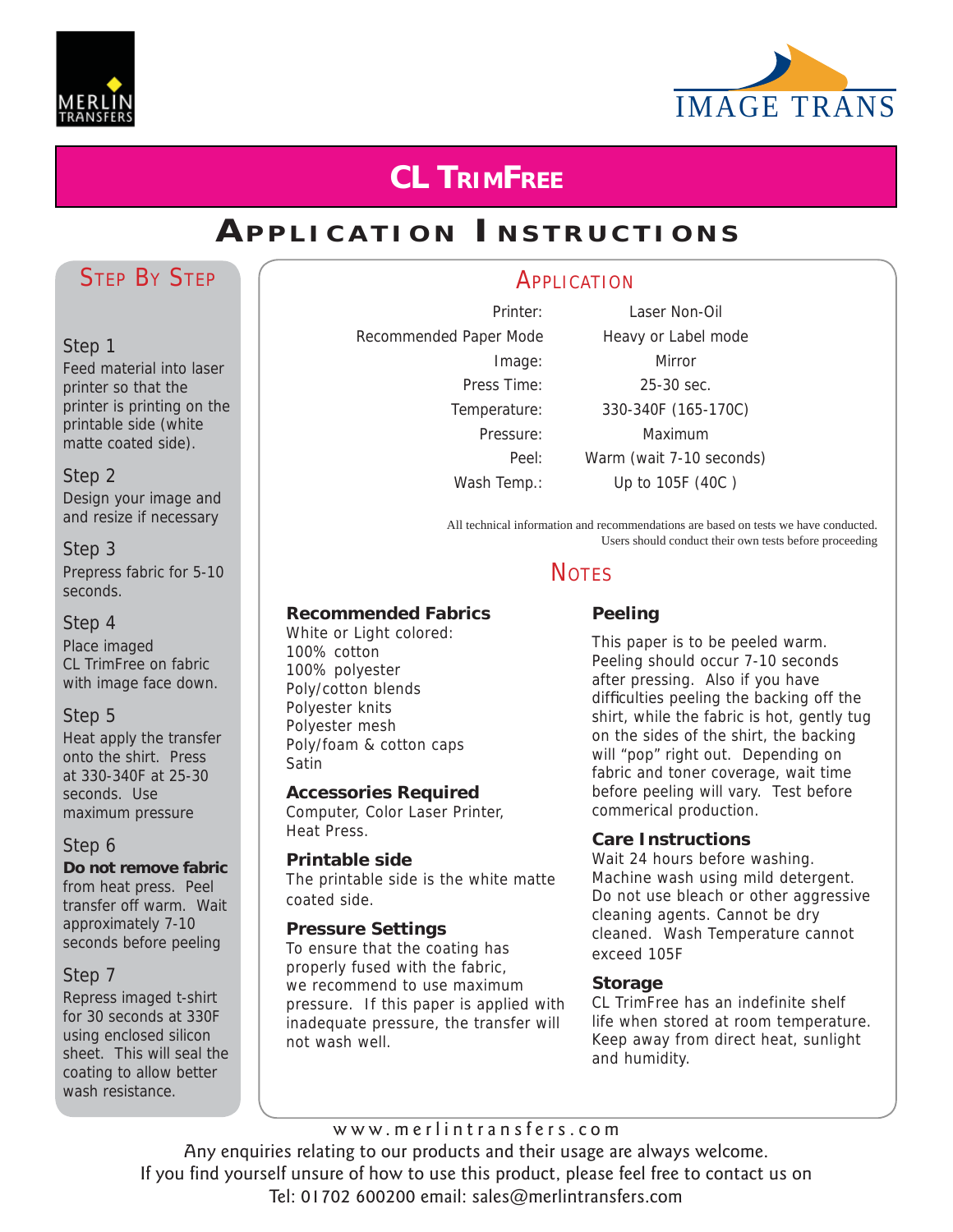



# **CL TRIMFREE PLUS FOIL**

# **APPLICATION INSTRUCTIONS (1 OF 2)**

## STEP BY STEP

#### Step 1

Feed material into laser printer so that the printer is printing on the printable side (white matte coated side).

#### Step 2

It is recommended to use black only when doing foil. Design your black only image and and resize if necessary

#### Step 3

Prepress fabric for 5-10 seconds.

#### Step 4

Place imaged CL TrimFree on fabric with image face down.

#### Step 5

Heat apply the transfer onto the shirt. Press at 330-340F at 25-30 seconds. Use maximum pressure

#### Step 6

**Do not remove fabric**  from heat press. Peel transfer off warm. Wait approximately 7-10 seconds before peeling

# Recommended Paper Mode Heavy or Label mode

Printer: Laser Non-Oil Image: Mirror Press Time: 25-30 sec. Temperature: 330-340F (165-170C) Pressure: Maximum Peel: Warm (wait 7-10 seconds) Wash Temp.: Up to 105F (40C)

All technical information and recommendations are based on tests we have conducted. Users should conduct their own tests before proceeding

## **NOTES**

**APPLICATION** 

#### **Recommended Fabrics**

**White**, **Light**, or **Dark** colored: 100% cotton 100% polyester Poly/cotton blends Polyester knits Polyester mesh Poly/foam & cotton caps Satin

#### **Accessories Required**

Computer, Color Laser Printer, Heat Press.

#### **Printable side**

The printable side is the white matte coated side.

#### **Pressure Settings**

To ensure that the coating has properly fused with the fabric, we recommend to use maximum pressure. If this paper is applied with inadequate pressure, the transfer will not wash well.

#### **Peeling**

This paper is to be peeled warm. Peeling should occur 7-10 seconds after pressing. Also if you have difficulties peeling the backing off the shirt, while the fabric is hot, gently tug on the sides of the shirt, the backing will "pop" right out. Depending on fabric and toner coverage, wait time before peeling will vary. Test before commerical production.

#### **Care Instructions**

Wait 24 hours before washing. Machine wash using mild detergent. Do not use bleach or other aggressive cleaning agents. Cannot be dry cleaned. Wash Temperature cannot exceed 105F

#### **Storage**

CL TrimFree has an indefinite shelf life when stored at room temperature. Keep away from direct heat, sunlight and humidity.

#### **ADDITIONAL APPLICATION INSTRUCTIONS, SEE OTHER SIDE**